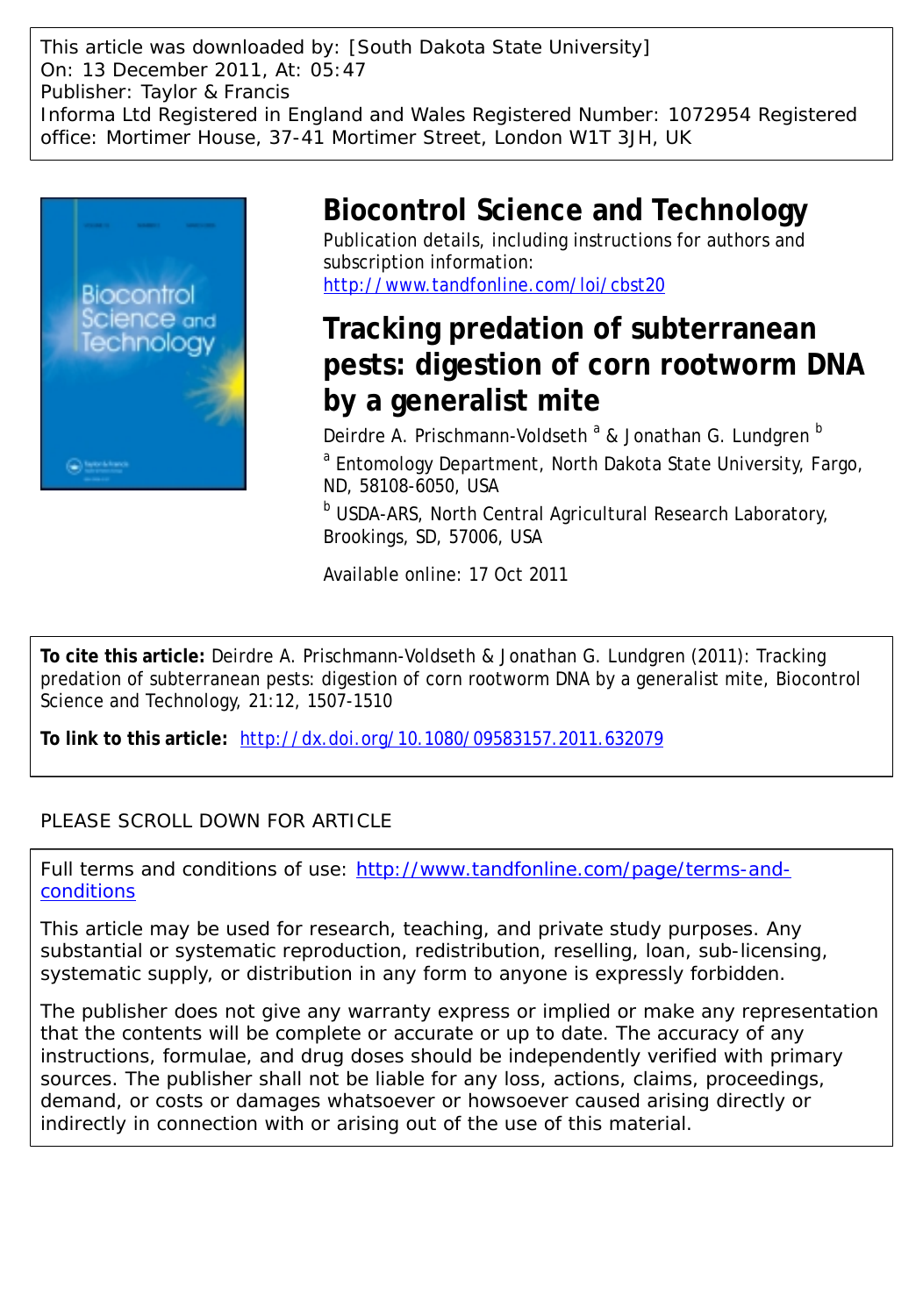

### SHORT COMMUNICATION

### Tracking predation of subterranean pests: digestion of corn rootworm DNA by a generalist mite

Deirdre A. Prischmann-Voldseth<sup>a</sup>\* and Jonathan G. Lundgren<sup>b</sup>

<sup>a</sup> Entomology Department, North Dakota State University, Fargo, ND 58108-6050, USA;<br><sup>b</sup>USDA ARS, North Cantral Agricultural Research Laboratory, Brookings, SD 57006, US USDA-ARS, North Central Agricultural Research Laboratory, Brookings, SD 57006, USA

(Received 26 July 2011; returned 23 September 2011; accepted 11 October 2011)

qPCR is a useful tool for understanding predator-prey relationships. We investigated rootworm DNA digestion by male and female predatory mites. Males and females initially consumed comparable amounts of DNA, which was digested at similar rates. Field-collected mites need to be preserved quickly for best qPCR results.

Keywords: quantitative PCR; gut content analysis; western corn rootworm; Diabrotica; soil mite

One challenge in studying predator-prey relationships in subterranean environments is the inability to directly observe predation events. Laboratory feeding trials have merit, but their conclusions are strengthened by the addition of field-based information from genetic gut content analysis. Quantitative or real-time PCR (qPCR) can be used to confirm which predators have eaten a target prey species and determine how much prey DNA is present within their gut (Zhang, Lü, Wan, and Lövei 2007; Lundgren, Ellsbury, and Prischmann 2009a). However, a critical first step in interpreting field-based gut content analysis is estimating the relative rates at which predators digest prey DNA (Greenstone, Rowley, Weber, Payton, and Hawthorne 2007; King, Read, Traugott, and Symondson 2008).

Corn rootworms are widespread economic pests of maize (Zea mays L.), with all three larval instars feeding underground on corn roots (Spencer, Hibbard, Moeser, and Onstad 2009). Immature stages are attacked by a suite of natural enemies (Lundgren et al. 2009a, Lundgren, Nichols, Prischmann, and Ellsbury 2009b; Toepfer et al. 2009), including Gaeolaelaps (Hypoaspis) aculeifer (Canestrini) (Mesostigmatidae: Laelapidae), a cosmopolitan soil-dwelling mite (Prischmann, Knutson, Dashiell, and Lundgren 2011). The objectives of this study were to determine the rate at which G. aculeifer adults digest rootworm DNA and to compare digestion rates between male and female mites.

Gaeolaelaps aculeifer were purchased from Koppert Biological Systems (Romulus, MI). Mites and their associated shipping material (i.e., vermiculite and astigmatid feeder mites) were transferred to plastic containers and maintained in an incubator (16 h L:8 h D,  $25\pm2\degree$ C, 40–60% RH). Mites were starved for 48–72 h prior to experiments. Western corn rootworms (Coleoptera: Chrysomelidae:

<sup>\*</sup>Corresponding author. Email: Deirdre.Prischmann@ndsu.edu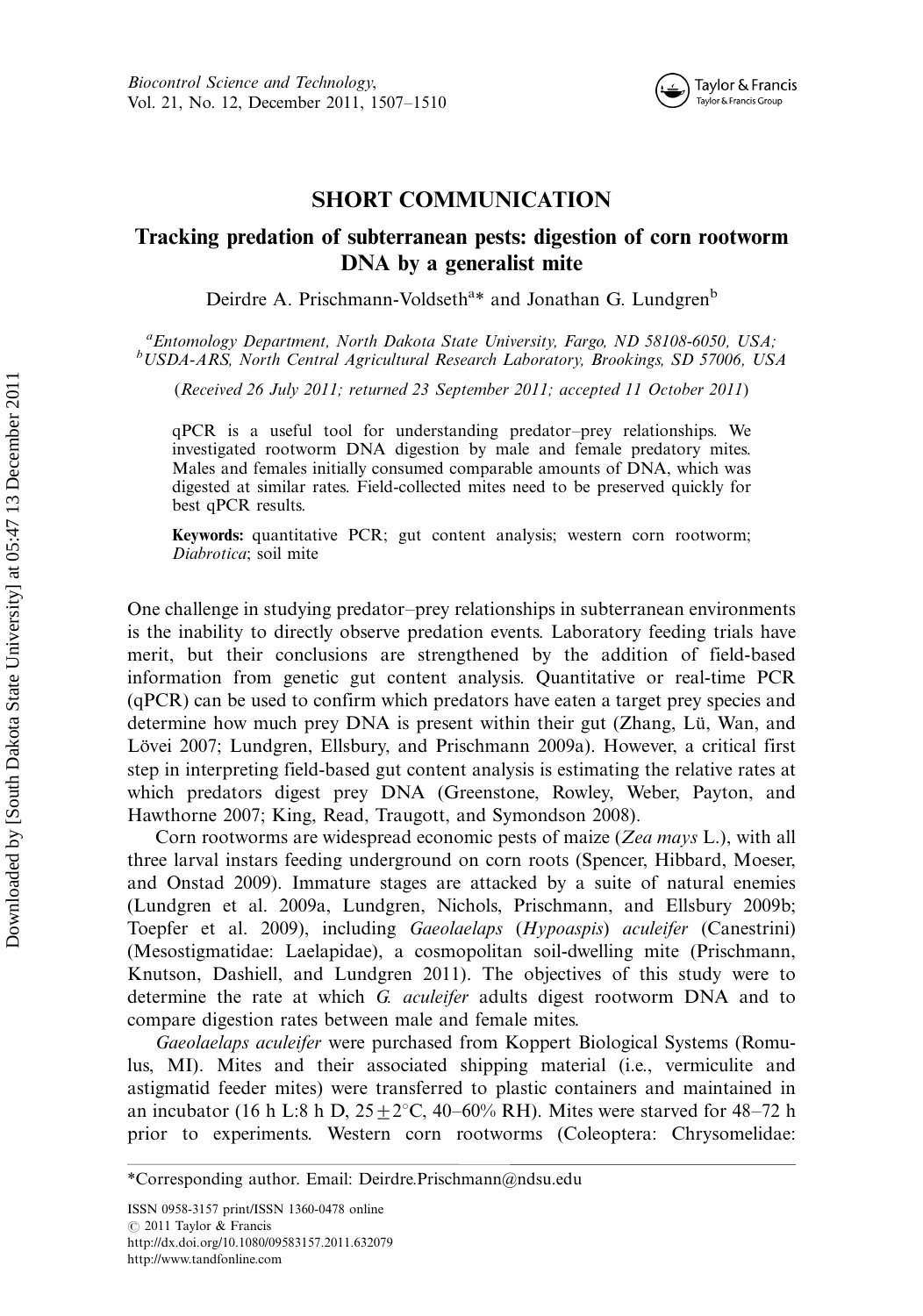Diabrotica virgifera virgifera LeConte, non-diapausing strain) were supplied as eggs (USDA-ARS NCARL, Brookings, SD), although neonate larvae were used in feeding trials.

Rootworm DNA digestion curves were determined for G. aculeifer based on methods developed for carabids, phalangiids, and spiders (Lundgren et al. 2009a). Experimental arenas consisted of autoclaved 2.0-mL microtubes filled with 1.0 mL of moist plaster. Individual mites were transferred to arenas using alcohol and heatsterilized forceps. Each arena contained  $5-10$  newly hatched, unfed first instar rootworms. Only mites that fed continuously on the same prey item for 5 min were used in DNA digestion assays. Exploratory attacks (e.g. when predators briefly penetrated prey, but did not keep feeding) were omitted from analyses. After feeding, mites were transferred to sterile 2.0-mL microcentrifuge tubes with moist cotton in the lid, randomly assigned to a treatment group, and held at  $25 \pm 2^{\circ}$ C in constant darkness. Predators were killed at 0, 0.5, 1, 2, 4, 6, 8, 24, or 48 h after feeding by filling tubes with pre-chilled 70% EtOH and freezing at  $-20^{\circ}$ C (Weber and Lundgren 2009). Negative controls consisting of unfed mites were processed in the same manner to monitor potential background levels of rootworm DNA (i.e. contamination). Treatments were replicated 10 times.

All mites (those fed rootworms and unfed negative controls) and positive rootworm controls  $(n=15 \text{ under root}$  rootworm first instars) were macerated in microcentrifuge tubes using sterile pestles and DNA extracted using DNeasy Blood & Tissue Kits (#69506, Qiagen Inc., Valencia, CA). DNA was stored at  $-20^{\circ}$ C. PCR reactions were conducted using a  $MX3000P<sup>TM</sup>$  qPCR system (Stratagene, La Jolla, CA), primers that amplify a *D. v. virgifera*-specific DNA sequence (Genbank accession #AF278549, Lundgren et al. 2009a), and Brilliant<sup>®</sup> SYBR Green qPCR Master Mix (Qiagen). SYBR Green binds to double-stranded DNA and fluoresces. The PCR cycle at which fluorescence can be detected above background levels is the threshold cycle, or Ct value. The lower the Ct value, the earlier DNA was detected, and the higher the amount of target DNA present in the sample. For additional details on DNA analyses see Lundgren et al. (2009a).

Mean Ct values were standardized to normalize plate to plate variability based on how intraplate rootworm positive control values deviated from the overall (interplate) positive control mean. Linear regressions of rootworm DNA ( $Ct^{-1}$  values) over time were created for male and female G. aculeifer. Initial meal size consumed (mean Ct<sup>-1</sup> at 0 h post-feeding) was compared between female and male mites using  $t$ -tests. To compare digestion rates among male and female  $G$ . *aculeifer*, initial meal sizes were normalized and  $Ct^{-1}$  values compared using ANCOVA, with sex as the main effect and time as a covariate. Background levels of DNA in unfed controls were compared to DNA levels found in fed mites using t-tests. These analyses allowed us to determine how much rootworm DNA mites initially ingested, how quickly prey DNA was digested, and if male and female G. aculeifer digested prey DNA at different rates.

Positive rootworm controls had a mean Ct<sup>-1</sup> value of  $0.070+0.001$ . The amount of rootworm DNA initially consumed by both female and male G. aculeifer in 5 min was approximately half that within the rootworm control ( $\varphi$ Ct<sup>-1</sup> = 0.036  $\pm$  0.003,  $\gamma$ Ct<sup>-1</sup> = 0.032  $\pm$  0.001), and although the mean initial meal size was slightly higher in females, this difference was not statistically significant (df = 1,18,  $P = 0.152$ ). Initial DNA ingested by G. aculeifer was comparable to the amount consumed by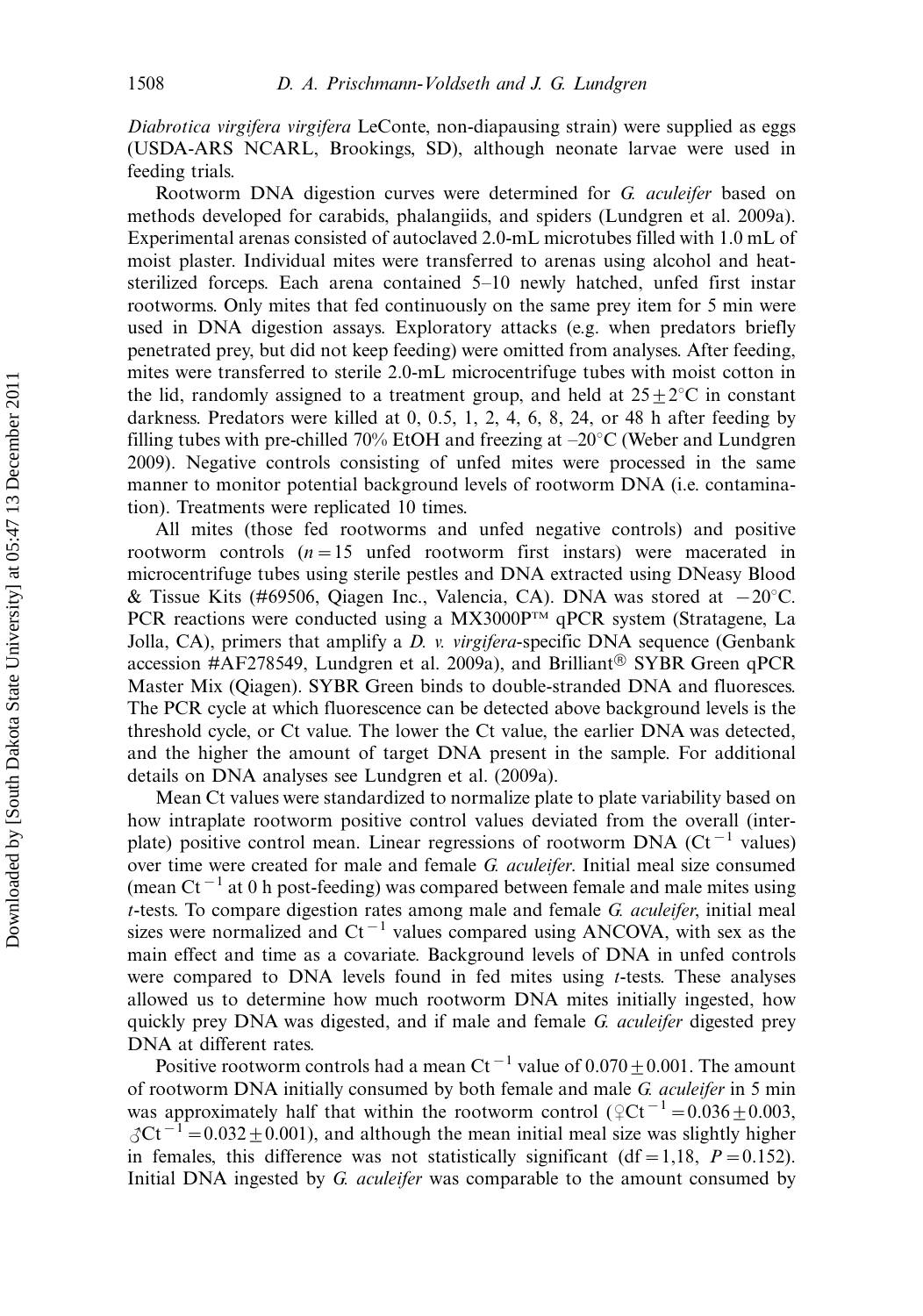Cyclotrachelus alternans (Casey) (Coleoptera: Carabidae) feeding on rootworm third instars for the same length of time (Lundgren et al. 2009a). Time was significantly and negatively correlated with the amount of detectable rootworm  $DNA$  (df = 1,175,  $P < 0.001$ ; Figure 1). Female and male G. *aculeifer* digested rootworm DNA at similar rates (df = 1,175,  $P = 0.316$ ). At 48 h the amount of rootworm DNA recovered from fed females (48 h  $\textcirc{}Ct^{-1} = 0.025 \pm 0.002$ ) was still significantly higher than unfed controls (unfed  $\angle$ Ct<sup>-1</sup> = 0.012  $\pm$  0.005; df = 1,18, P = 0.020). At 24 h the amount of DNA recovered from fed males  $(24 h \delta C t^{-1} = 0.023 \pm 0.002)$  was not significantly different than unfed controls, although the P-value was marginal (unfed  $C_0$ Ct<sup>-1</sup> = 0.014 ± 0.005; df = 1,18, P = 0.078). There was no significant difference between sexes in the amount of background DNA associated with unfed controls, which was due to surface contamination of a few individuals ( $\varphi$ Ct<sup>-1</sup> = 0.012  $\pm$  0.005,  $C_0$ Ct<sup>-1</sup> = 0.014 ± 0.005; df = 1,18, P = 0.737). Potential contamination may have contributed to data variability for experimental mites, however, linear relationships between mean prey DNA and time were strong ( $\mathcal{R}^2 = 0.76$ ,  $\mathcal{R}^2 = 0.88$ ; Figure 1).

DNA-based techniques are important tools that can be used to elucidate trophic interactions in subterranean environments, including mite consumption of nematodes (Read, Sheppard, Bruford, Glen, and Symondson 2006; Heidemann, Scheu, Ruess, and Maraun 2011) and fungi (Remén, Krüger, and Cassel-Lundhagen 2010). Our results indicate that G. aculeifer must be collected and preserved relatively soon after feeding in order to detect predation using qPCR techniques. This parallels results from Read et al. (2006) using a similar-sized laelapid mite (Stratiolaelaps miles; Prischmann et al. 2011) eating nematodes. However, temperature can impact DNA digestion rates (von Berg, Traugott, Symondson, and Scheu 2008), thus the ability to detect predation in field-collected soil mites is likely greater than our study indicates. Surface contamination by prey DNA needs to be considered when using PCR techniques (Remén et al. 2010), especially when arthropods regurgitate gut contents (Read et al. 2006) or employ reflexive bleeding as defensive strategies (Lundgren, Toepfer, Haye, and Kuhlmann 2010).



Figure 1. Digestion rates of rootworm DNA by G. aculeifer females and males over 48 h. Mites fed on a first instar D. v. virgifera for 5 min.  $Ct^{-1}$  represents the amount of detectable prey DNA within the predator. Data are means $\pm$ standard errors.